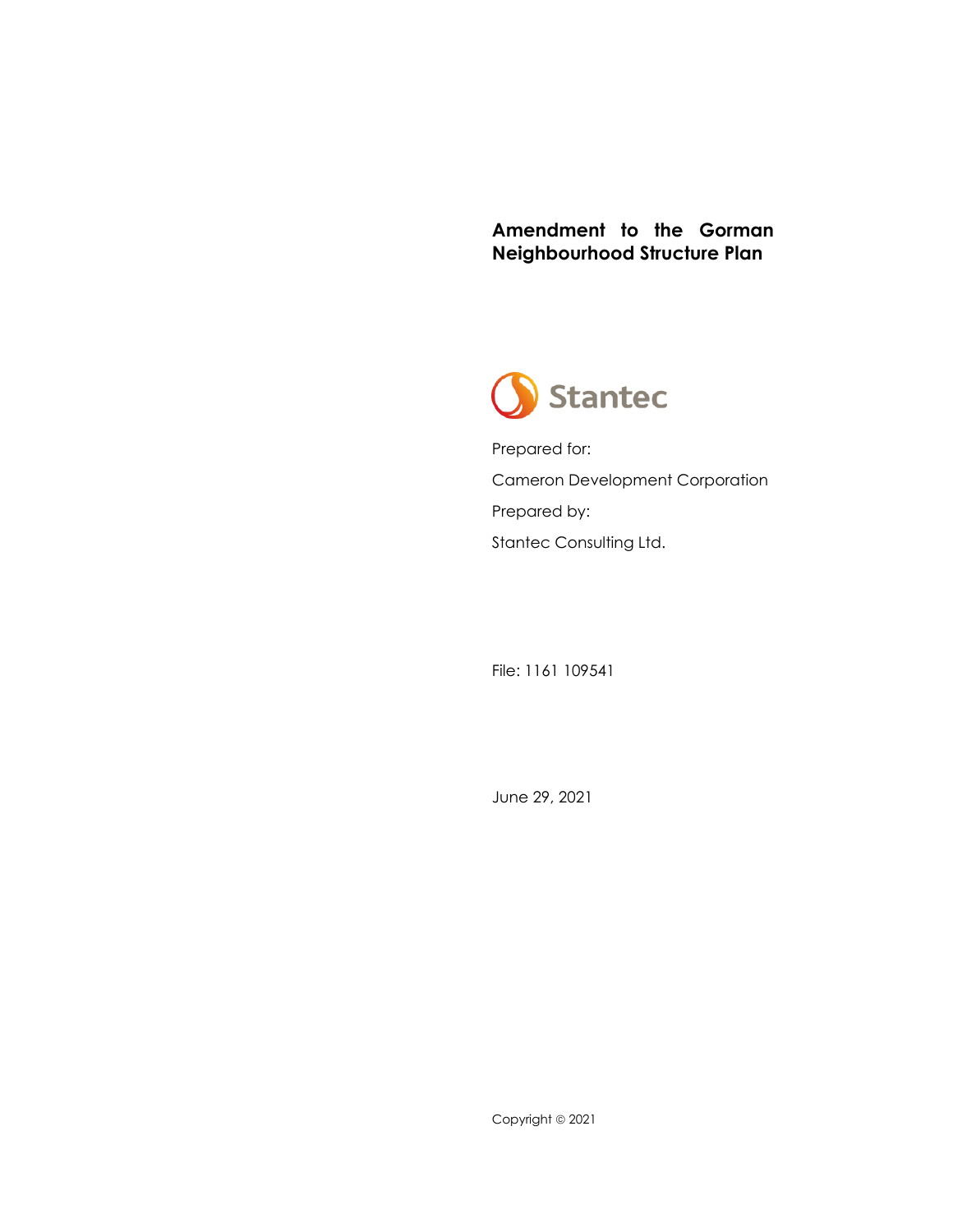# **TABLE OF CONTENTS**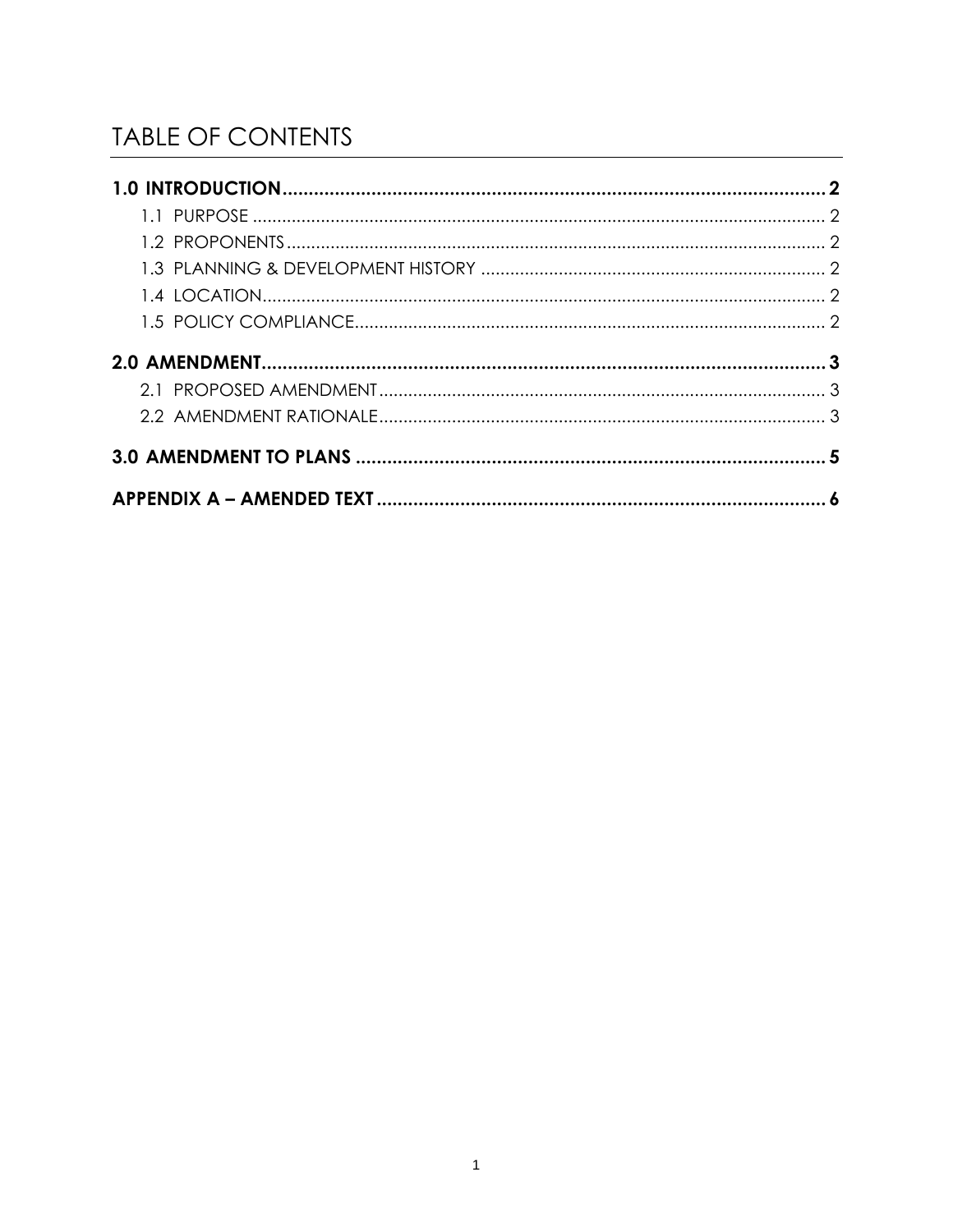

## <span id="page-2-0"></span>1.0 INTRODUCTION

#### <span id="page-2-1"></span>**1.1 PURPOSE**

This application proposes text amendments to the Gorman Neighbourhood Structure Plan (NSP) to provide for the opportunity of residential development in the form of Multi-unit Housing within a specific portion of an area currently designated as Major Commercial (Manning Town Centre).

### <span id="page-2-2"></span>**1.2 PROPONENTS**

This amendment report has been prepared by Stantec Consulting Ltd. on behalf of the landowner, Cameron Development Corporation.

#### <span id="page-2-3"></span>**1.3 PLANNING & DEVELOPMENT HISTORY**

The Gorman NSP was originally approved by Council on July 7, 2020 (Bylaw 19338).

No amendments have been made to the Gorman NSP to date.

#### <span id="page-2-4"></span>**1.4 LOCATION**

The Gorman NSP is comprised of approximately 255 ha and is located in northeast Edmonton within the following boundaries:

| $\bullet$ | <b>Northern Boundary</b> | 167 Avenue NW        |
|-----------|--------------------------|----------------------|
| $\bullet$ | <b>Eastern Boundary</b>  | Anthony Henday Drive |
|           | <b>Southern Boundary</b> | 153 Avenue NW        |
|           | <b>Western Boundary</b>  | Manning Drive NW     |

The Gorman neighbourhood is surrounded by the neighbourhood of Brintnell to the west, Ebbers, Kirkness, and Fraser to the south, and the Anthony Henday Drive and Horse Hill area to the north and east.

### <span id="page-2-5"></span>**1.5 POLICY COMPLIANCE**

The preparation of this plan amendment has been guided by existing City of Edmonton and Edmonton Metropolitan Region Board plans and policies, as well as relevant Provincial and Federal statutes and regulations.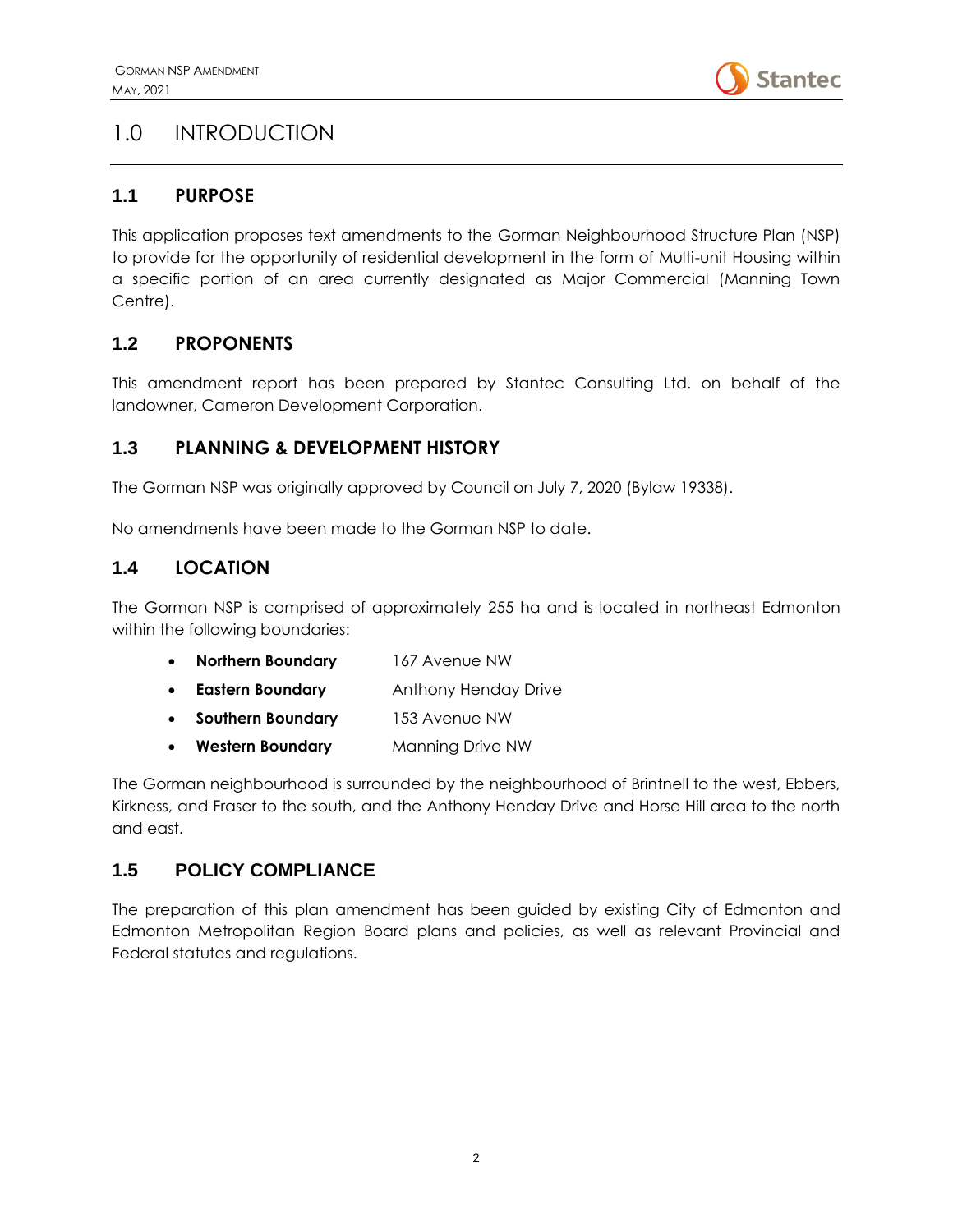

## <span id="page-3-0"></span>2.0 AMENDMENT

### <span id="page-3-1"></span>**2.1 PROPOSED AMENDMENT**

The proposed amendment is intended to affect a 2.98 hectare parcel of land within the 30.5 hectare area designated as Major Commercial (Manning Town Centre), which is currently zoned as (DC1) Direct Development Control and located in the southwestern corner of the Gorman NSP area. Specifically, the affected area is located at 3404 -158 Avenue and can legally be described as Lot 3, Block 1, Plan 1521893.

The proposed amendments to the Gorman NSP will seek to amend the text of the NSP to permit residential development in the form of Multi-unit Housing to be located within the northeastern portion of land designated as Major Commercial (Manning Town Centre).

The following changes are proposed for the Gorman NSP:

• Updates to the text to reflect the inclusion of opportunities for Multi-unit residential uses within the northeastern portion of the area designated as Major Commercial (Manning Town Centre).

#### <span id="page-3-2"></span>**2.2 AMENDMENT RATIONALE**

The proposed amendment to the Gorman NSP to permit Multi-unit Housing within the area designated as Major Commercial (Manning Town Centre) has been proposed for the following reasons:

#### *1. Recognition of shifting market demands*

Manning Town Centre is predominantly comprised of large-format (big box) retail and is nearing full buildout. Recently, due to the rise of online retailers, the various affects from COVID-19, and consumer preferences for more local and smaller-scale retailers, consumer preferences have started to shift away from utilizing this type of retail space and format thereby reducing demand.

The proposed amendment to allow for Multi-unit Housing is a recognition of this fact as it provides for a more flexible and agile approach to how this space will ultimately build out as it will be able to better align with real-time market trends and conditions through the inclusion of Multi-unit Housing as a permitted use. Furthermore, by including the opportunity for residential development within this area, the site may become more activated, and the existing businesses may be better supported and utilized due to the inclusion of residential development on the site.

#### *2. Serve as a transitional buffer*

Future low density residential development is located immediately east of the subject amendment area across 34 Street NW. While there are several policies and directional statements included within the Gorman NSP to ensure that the transition between large-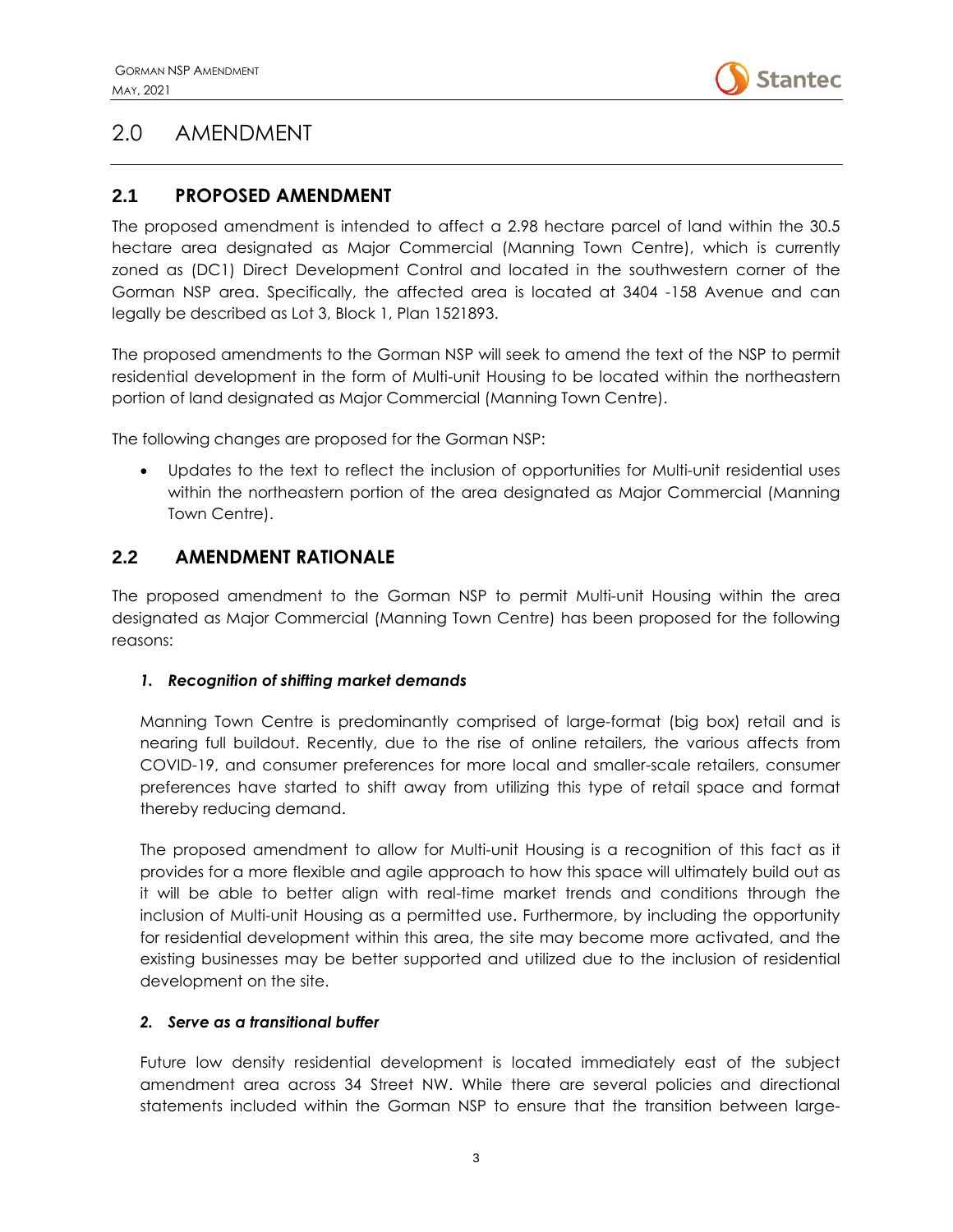

format retail and this low density residential development is done so in a thoughtful manner, the development of Multi-unit Housing would provide a stronger and more contextually sensitive transitional buffer between the Manning Town Centre site and low density residential development designated for the area across 34 Street.

#### **3. Provide more housing opportunities in close proximity to commercial**

Through this proposed amendment, Multi-unit Housing may be constructed on a site currently serviced with ample commercial businesses. By including the opportunity for relatively higher density residential development to be constructed on this site, this amendment will facilitate the creation of a more walkable community as residents will be able to comfortably access their daily needs through active modes of transportation.

It has also been noted within this report that only the text is being amended and not the Gorman NSP figures or land use and population statistics. This approach is being taken as the intent of this amendment is to provide for the possibility of Multi-unit Housing and not redesignate the subject area from commercial to residential thereby precluding the possibility of commercial uses for the subject area.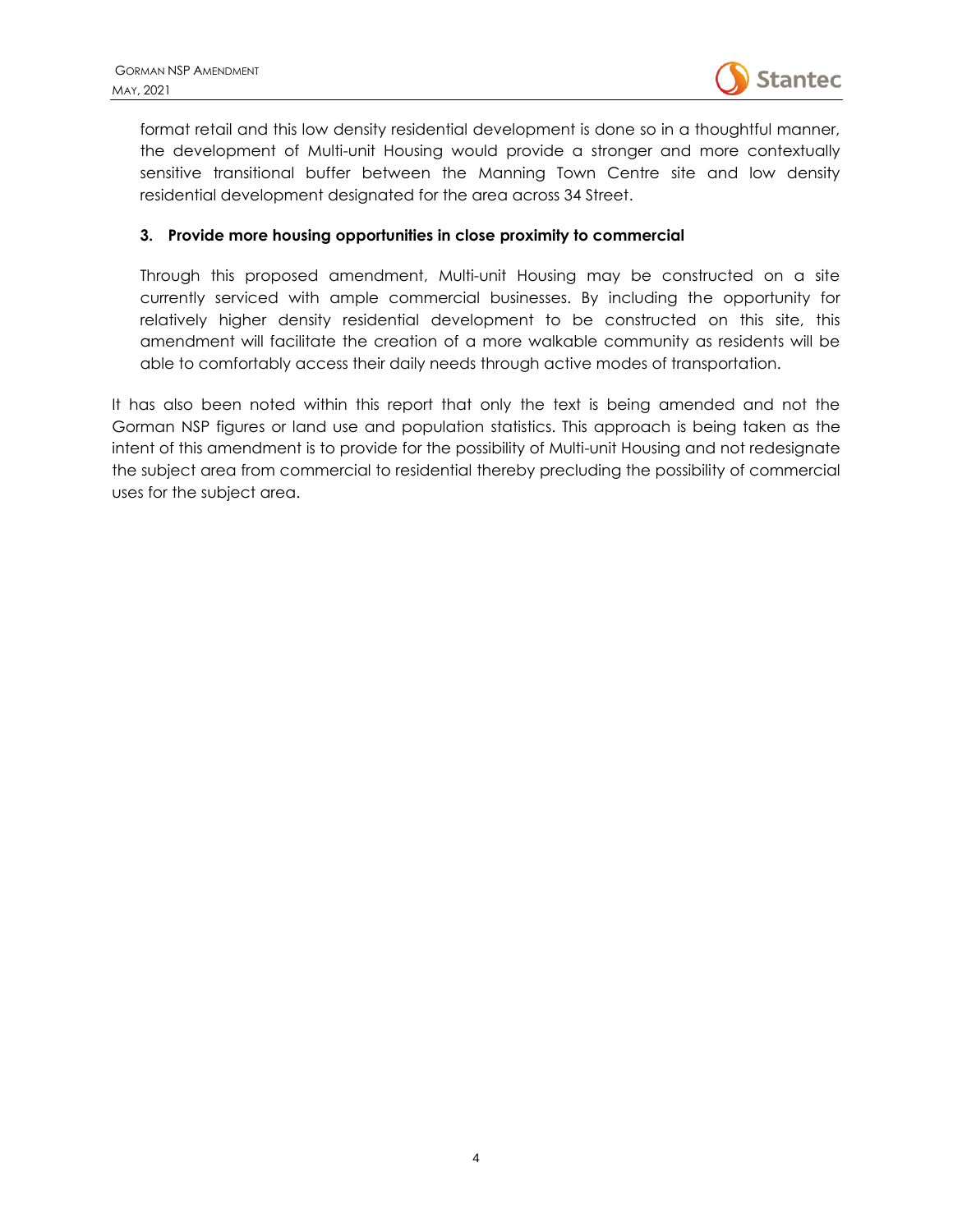

## <span id="page-5-0"></span>3.0 AMENDMENT TO PLANS

It is proposed that the Gorman NSP be amended by:

a) incorporating the text amendments, as shown in Appendix A: Amended Text.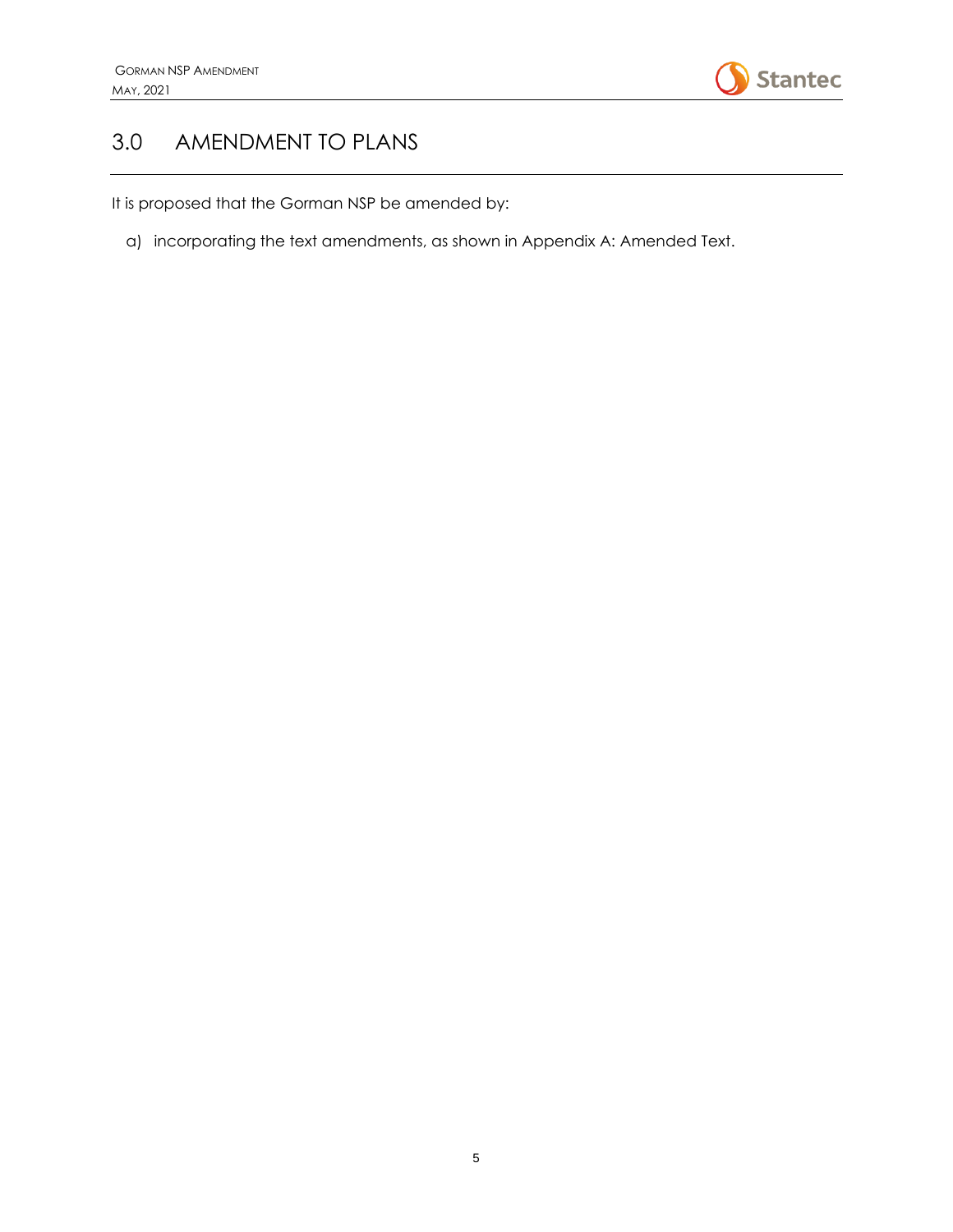

# <span id="page-6-0"></span>APPENDIX A – AMENDED TEXT

| <b>Gorman NSP Section</b>                   | Amendment                                                                                                                                                                                                                                                                                                             |
|---------------------------------------------|-----------------------------------------------------------------------------------------------------------------------------------------------------------------------------------------------------------------------------------------------------------------------------------------------------------------------|
| Existing Land Uses and<br>Infrastructure    | That the second sentence of the first paragraph be amended to<br>the following:                                                                                                                                                                                                                                       |
| (Page 6)                                    | Existing developed land uses include the Evergreen Funeral Home<br>& Cemetery in the centre of the NSP area and a large<br>predominantly commercial development, with opportunities for<br>residential development, that is regulated through a site-specific<br>zone (DC1) located in the southwest of the NSP area. |
| 2.2 Neighbourhood Vision<br>and Development | That the fourth sentence of the second paragraph be amended<br>to the following:                                                                                                                                                                                                                                      |
| Concept<br>(Page14)                         | A second commercial area located on the southeast corner of<br>the neighbourhood and will be accessible from the adjacent<br>roads and an existing major commercial area, with opportunities<br>for residential, is located along Manning Drive and 153 Avenue.                                                       |
| 3 Land Use                                  | That the first sentence of the second paragraph be amended to<br>the following:                                                                                                                                                                                                                                       |
| (Page 18)                                   | An existing major commercial site with opportunities for residential<br>uses, Manning Town Centre, is located at the intersection of<br>Manning Drive and 153 Avenue on the west side of the plan area.                                                                                                               |
| 3.1 Residential                             | That the second sentence of the first paragraph be amended to<br>the following:                                                                                                                                                                                                                                       |
| (Page 19)                                   | Medium and high density residential sites are located closest to<br>the LRT Station and Town Centre on the east side of the private<br>corporation rail line and may be located within the Manning Town<br>Centre commercial area as prescribed by the site-specific (DC1)<br>zone.                                   |
| 3.1 Residential                             | That Objective 3 be amended to the following:                                                                                                                                                                                                                                                                         |
| (Page 19)                                   | 3. Locate medium and high density residential development<br>adjacent to neighbourhood amenities and transit facilities.<br>Medium and high density residential development may also be<br>located within the Manning Town Centre commercial area as<br>prescribed by the site-specific (DC1) zone.                   |
| 3.3 Business Industrial and                 | That the first sentence of the fourth paragraph be amended to the<br>following:                                                                                                                                                                                                                                       |